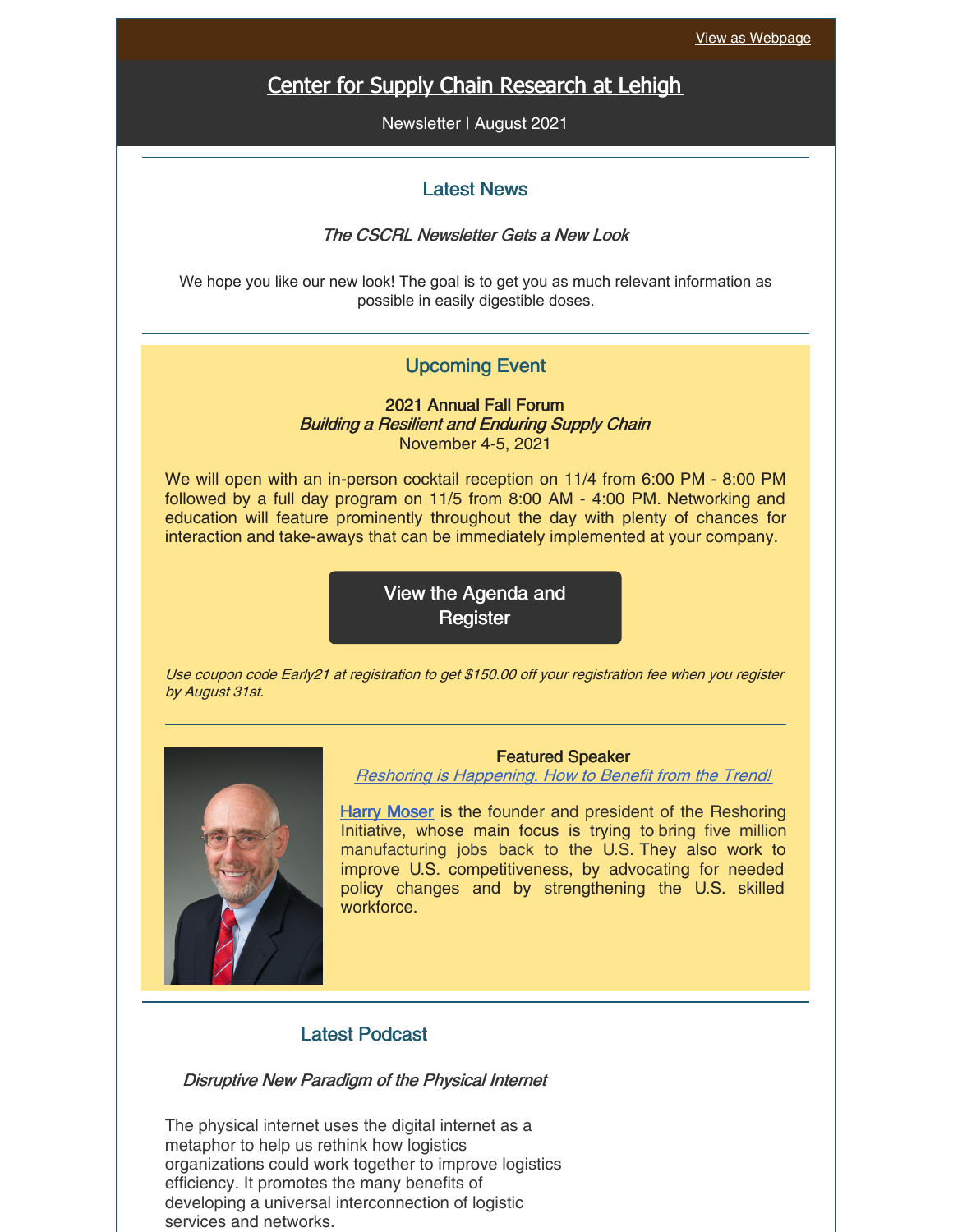





## Industry Partner Spotlight

Rick Herwig '87 Vice President of Customer Fulfillment and Project Management, Bracco Diagnostics Inc.

Rick Herwig is the vice president of customer fulfillment and project management at Bracco Diagnostics Inc, a global leader in diagnostic imaging offering products and services in contrast media, medical devices, consumables, and software. Our partners share their expertise and help support the CSCRL.

> [Read](https://business.lehigh.edu/sites/default/files/2021-08/Herwig bio_updated 2019.pdf) **More**

## Publishing News

Assistant Professor, Saif Mir, Publishes Article "Barriers to the Development of Port Operator Supply Chain Integration: An Evaluation in <sup>a</sup> Developing Country"

In the manuscript published in the Transportation Journal, Professor Mir and his coauthors, Murilo Branco, Rafael Teixeira, and Daniel Lacerda demonstrated that supply chain integration for strategic partners automatically improves relationships with all partners.





## Supply Chain News

- The KAIZEN™ Way to re-shaping the economy: Trust and [transparency](https://www.linkedin.com/pulse/kaizen-way-re-shaping-economy-3-trust-transparency-kaizen-institute/)
- How [companies](https://www.supplychain247.com/article/how_companies_can_break_the_hoarding_habit/?utm_source=SC247&utm_medium=email&utm_campaign=247_Education&oly_enc_id=7021D9677390I7R) can break the hoarding habit
- Are you shipping me?!? \$32,000 [container](https://www.freightwaves.com/news/are-you-shipping-me-32000-container-move-from-china-to-la) move from China to LA